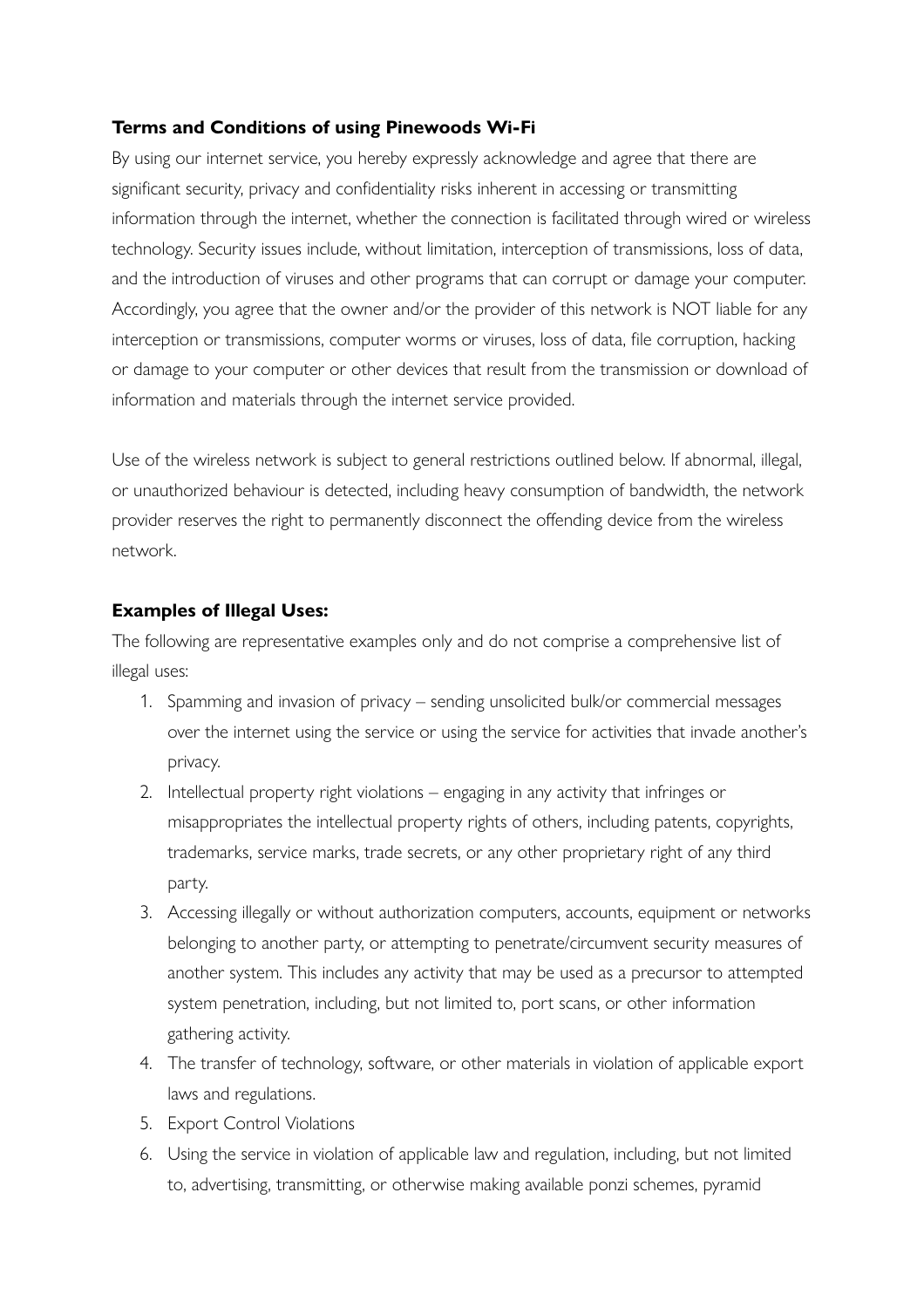schemes, fraudulently charging credit cards, pirating software, or making fraudulent offers to sell or buy products, items or services.

- 7. Uttering threats;
- 8. Distribution of pornographic materials to minors;
- 9. And child pornography.

## **Examples of Unacceptable Uses:**

The following are representative examples only and do not comprise a comprehensive list of unacceptable uses:

- 1. High bandwidth operations, such as large fle transfers and media sharing with peer to peer programs (i.e. torrents).
- 2. Obscene or indecent speech or materials.
- 3. Defamatory or abusive language.
- 4. Using the service to transmit, post, upload, or otherwise making available defamatory, harassing, abusive, or threatening material or language that encourages bodily harm, destruction of property or harasses another.
- 5. Forging or misrepresenting message headers, whether in whole or in part, to mask the originator of the message.
- 6. Facilitating a violation of these Terms of Use.
- 7. Hacking.
- 8. Distribution of internet viruses, Trojan horses, or other destructive activities.
- 9. Distributing information regarding the creation of and sending internet viruses, worms, Trojan horses, pinging, flooding, mailbombing, or denial or service attacks. Also, activities that disrupt the use of or interfere with the ability of others to effectively use the node or any connected network, system, service, or equipment.
- 10. Advertising, transmitting, or otherwise making available any software product, product, or service that is desired to violate these Terms of Use, which include the facilitation of the means to spam, initiation of pinging, flooding, mailbombing, denial of service attacks, and piracy of software.
- 11. The sale, transfer, or rental of the service to the customers, clients or other third parties, either directly or as part of a service or product created for resale.
- 12. Seeking information on passwords or data belonging to another user.
- 13. Making unauthorized copies of proprietary software, or offering unauthorized copies of proprietary software to other.
- 14. Intercepting or examining the content of messages, fles or communications in transmit on a data network.